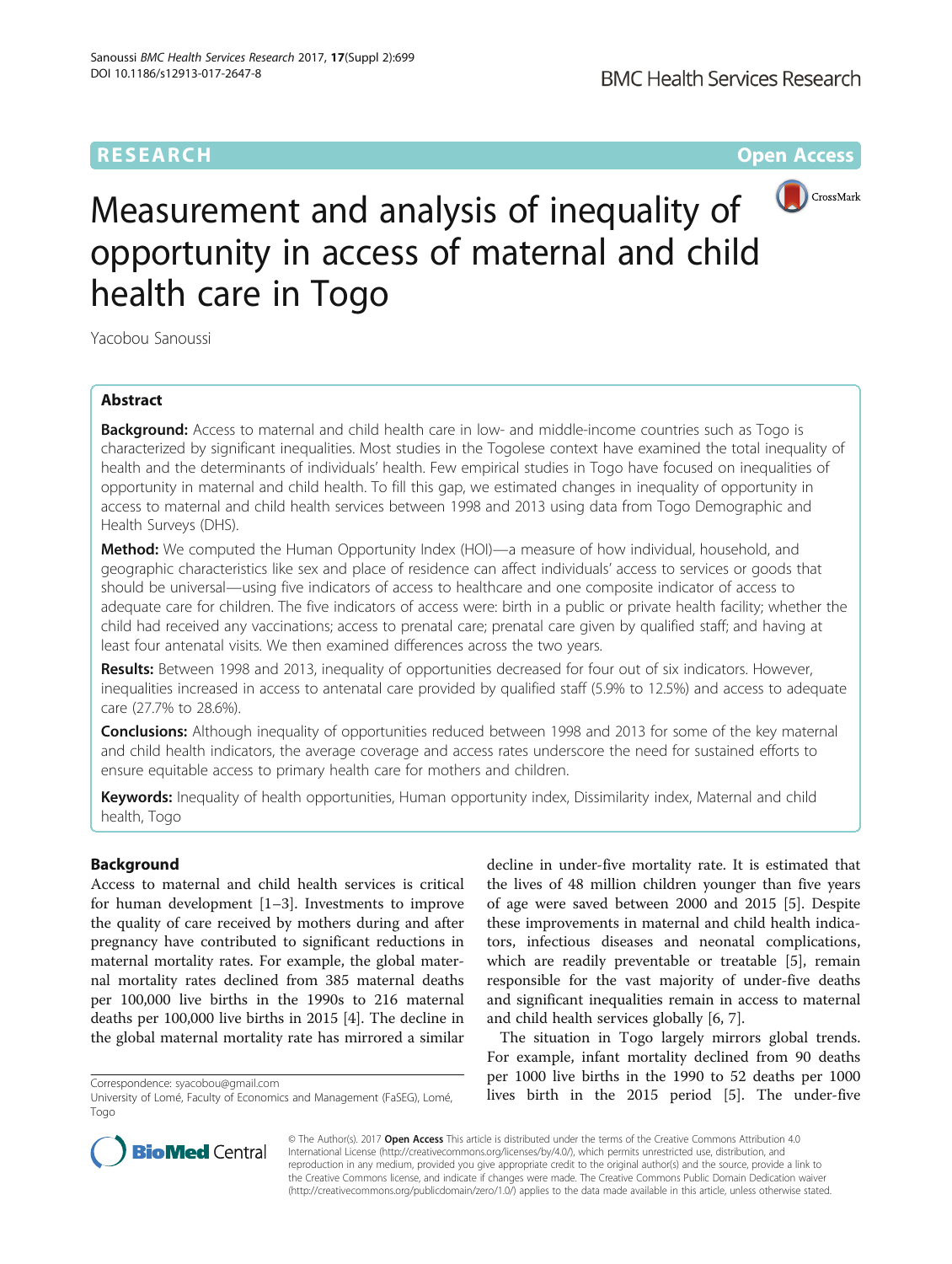mortality declined from 23 deaths per 1000 lives birth to 20 deaths per 1000 lives birth over the same period [\[5](#page-5-0)]. Similarly, maternal mortality declined from 553 deaths per 100,000 live births over the 1991–1998 period to 355 deaths per 100,000 live births over the 2008–2014 period [[8\]](#page-5-0).

Like many other low and middle income countries, the Togolese government has shown commitment to improving maternal and child health and reducing inequalities in health care access. For example, the 2012–2015 National Health Development Plan aimed to reduce maternal, neonatal, infant and child mortality and to facilitate universal access to essential health services. Despite these efforts, recent surveys in Togo show that inequalities persist. For example, households living in rural areas and those from poorer households have lower access to health services than those in urban areas or from wealthier households [[9\]](#page-5-0). Further, under-five mortality rates are considerably lower in urban areas (69 deaths per 1000 lives birth) than in rural areas (106 deaths per 1000 lives birth) [[10](#page-5-0)].

Inequalities in access to health care have sparked interest in understanding their drivers to inform interventions. However, empirical studies in Togo have primarily examined the total inequality of health and the determinants of individuals' state of health [[11](#page-5-0)–[14](#page-6-0)]. One unanswered question, therefore, is whether these inequalities are associated with the supply of or demand for health care. To address this gap, we assessed the extent to which inequalities are associated with demand side socio-economic factors in order to understand the extent to which individuals have access to the available supply of health care.

## Measuring health inequalities: An overview of literature

Health inequalities can be evaluated using univariate [[15\]](#page-6-0) or opportunities approaches [\[16](#page-6-0)–[19\]](#page-6-0). Using the univariate approach, inequalities are analyzed by examining differences in individuals' health in a given population. In this approach, health is conceived as an intrinsic component of well-being and is analyzed without reference to inequalities in other dimensions of well-being [[20](#page-6-0)]. Several studies have been based on this approach [\[21](#page-6-0)–[23](#page-6-0)]. However, the univariate approach can be considered restrictive because it precludes analyses to examine different correlates of health inequalities [[24](#page-6-0)].

In contrast, the opportunity approach, accounts for differences in the correlates of inequalities and takes into account individual's life circumstances (individual, household, and/or geographic characteristics outside individual's control that can affect access) and efforts (causes for which individuals are responsible) [[25\]](#page-6-0). It is this distinction that guides the opportunity approach,

whose results are better suited to inform the implementation of targeted policies to reduce inequalities.

One of the tools used to measure inequality of opportunity is the Human Opportunity Index (HOI). The HOI is a measure of the coverage rate of an opportunity, discounted by inequality in its distribution across life circumstances or circumstances groups (sets of individual with the same set of circumstances) [[26](#page-6-0)]. The coverage is the percentage of individuals that have access to the opportunity. The HOI ranges from 0 (high inequality) to 100 (universal access). The HOI enables the measurement of the marginal contribution of each circumstance to inequality of opportunities.

Studies on inequalities of opportunity have focused on high income countries and analyzed the triangular relationship between childhood life circumstances, individuals' efforts and their state of health. These studies often use cohort data, which are rare in many low and middle-income countries. In contrast, studies on the inequality of opportunities in low- and middle-income countries tend to rely on cross-sectional surveys such as Demographic and Health Surveys (DHS) [[27](#page-6-0)–[30](#page-6-0)].

In this study, we used nationally-representative data from the 1998 and 2013 Togo DHS [\(https://dhsprogram.com/](https://dhsprogram.com/data/available-datasets.cfm) [data/available-datasets.cfm\)](https://dhsprogram.com/data/available-datasets.cfm) to estimate inequality of opportunities in children's access to primary care by evaluating mothers' access to prenatal and postnatal care. Specifically, our objectives were threefold: (i) to estimate the coverage (prevalence) of access to care and the share of inequality of opportunity taking into account individuals' circumstances; (ii) to identify which inequality of opportunity and average coverage rates are associated with observed access rate variations; and (iii) to estimate the relative contribution of individual, household, and geographic characteristics (circumstances) to unequal opportunities.

## **Methods**

## Data source

DHS data are collected using three types of questionnaires: a household questionnaire, which collects information on all members of the household as well as household characteristics; an individual woman questionnaire that is administered to all women aged 15 to 49 years in sampled households; and a male questionnaire that is administered to all men aged 15 to 59 years in the same households. The woman's questionnaire includes a children's health section. For the 1998 DHS, data were collected on 7517 households, 8569 women; 3819 men, and 3873 children under five. For the 2013 DHS, data were collected on 9549 households; 9480 women; 4476 men and 6535 children.

## Indicators

For each child born in the five years preceding the survey, mothers reported on child health outcomes as well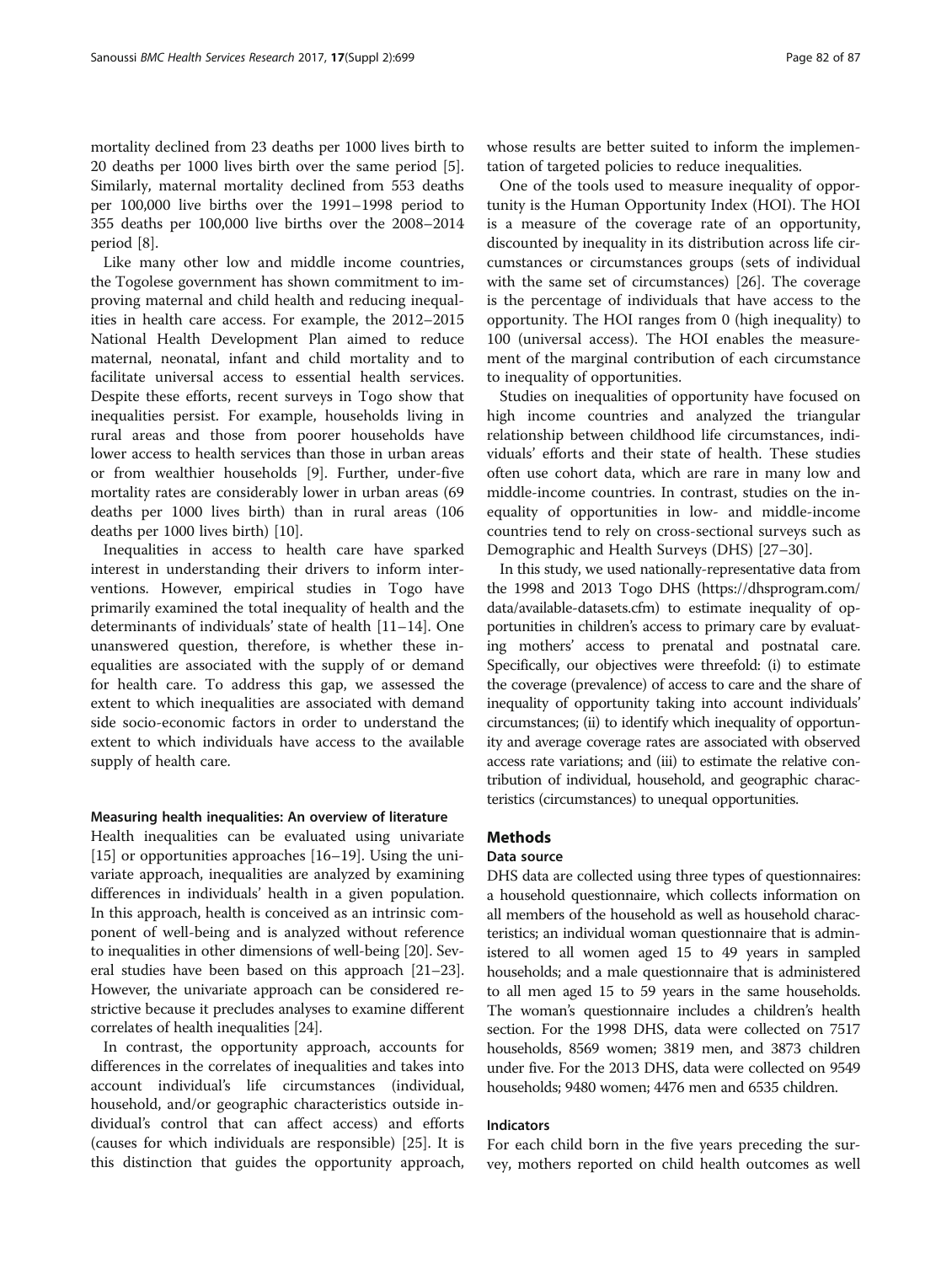as their utilization of health care services. We considered the following indicators: access to prenatal and postnatal care, as well as immunization. Access to prenatal care was assessed using two indicators: four or more antenatal visits; and receipt of the following during the visits: vital signs measurement, as well as blood and urine tests. To assess postnatal care, we considered whether the births were attended by trained personnel and the places where the deliveries occurred. The places of birth listed were: public and private health facilities, home and others. We assessed skilled birth attendance as the proportion of births in the five years preceding the survey that occurred in public or private health facilities. We considered mothers of children born in public and private health facilities to have access to skilled birth attendance and good quality postnatal care. Because immunized children are less likely to contract certain vaccine preventable childhood illnesses, we also assessed whether or not children had received any vaccinations as a measure of access to care.

From these variables, we constructed a composite indicator of access to adequate care for children. The composite indicator takes the value of 1 if all the following conditions are met: the child was born in a public or private health facility; the child had received any vaccinations; the child's mother had access to prenatal care; the child's mother received prenatal care from qualified staff; and the child's mother reported at least four antenatal consultation visits.

#### Analyses

For each type of care (prenatal, postnatal, vaccinations), we computed the human opportunity index (HOI) and the dissimilarity index (D-index) as measures of inequality of opportunity. We drew on a methodological framework based on measures of inequality of opportunity used in previous studies [[3,](#page-5-0) [31, 32](#page-6-0)]. Indicators of access to health care were considered as opportunities available in the children's area of residence. The inequality of opportunity was measured by the D-index, which is the share of the number of opportunities that must be reallocated given the circumstances of life to ensure equality in access to these opportunities. We estimated the Dindex using a three-step process:

In the first step, we estimated the conditional likelihoods by specifying a binary function between access to care and circumstance variables using a logistic or probit regression between children access to health care and several variables of circumstances  $(x_1..x_2..x_3....x_n)$  that offer different opportunities.

In the second step, we estimated the predicted probability of access to care considering the circumstances variables chosen for each individual. In the final step, we estimated the probability of access to care  $\bar{p}$  and the D-index using the equations below:

$$
\overline{p} = \sum_{i=1}^{n} w_i p_i
$$
 where :  $w_i = \frac{1}{n}$  and *n* is the sample size  

$$
D\text{-}index = \frac{1}{2\overline{p}} \sum_{i=1}^{n} w_i |p-\overline{p}|
$$

D measures the dissimilarity between access of basic services for groups defined by circumstance characteristics and the average access rate for the same service for the population as a whole. It measures also the share of opportunities that must be reallocated given the circumstances of life to ensure equality in access to this opportunity. The D-index ranges from 0 to 1 (0 to 100 in percentage terms), and in a situation of perfect equality of opportunity, D will be zero.

#### Human opportunity index

Empirically, the HOI for basic services such as health represents the adjusted (for difference in access) coverage in the access of these basic services. The level of opportunity measured by this index (access rate) can be interpreted as the number of opportunities in a society that have been allocated based on an equal opportunity principle. The HOI was computed using the formula below:

$$
HOI = \overline{p}(1{-}D)
$$

where  $D$  is the index of inequality of opportunity in the access of basic services for groups defined by circumstance characteristics compared with the average access rate for the same service for the population as a whole [[3\]](#page-5-0).  $(1-D)$  is equal to 1 if the access to opportunity is independent of circumstances, in the situation where the HOI is equal to the average access  $(\bar{p})$ . It means that when the inequality of opportunity is zero, the coverage rate becomes equal to that of access to the opportunity.

Since we were performing a comparative analysis, we tested whether the D-index or the average access accounted for the overall change in the HOI between 1998 and 2003. Therefore, we decomposed the access rate in scale effect (variation in coverage ratio) and distribution effect (variation in unequal opportunities) [[3\]](#page-5-0). Any change in the HOI can be attributed either to a variation in the coverage rate or a variation in the index of inequality of opportunity:

| Variation of HOI | $HOIfinal-HOIinitial = \Delta \overline{p} + \Delta D$                                                                                |
|------------------|---------------------------------------------------------------------------------------------------------------------------------------|
| Scale Effect     | $\Delta \overline{p} = \overline{p}^{\text{final}} (1 - D^{\text{initial}}) - \overline{p}^{\text{initial}} (1 - D^{\text{initial}})$ |
|                  | Distribution Effect $\Delta D = \overline{p}^{final}(1-D^{final})-\overline{p}^{final}(1-D^{initial})$                                |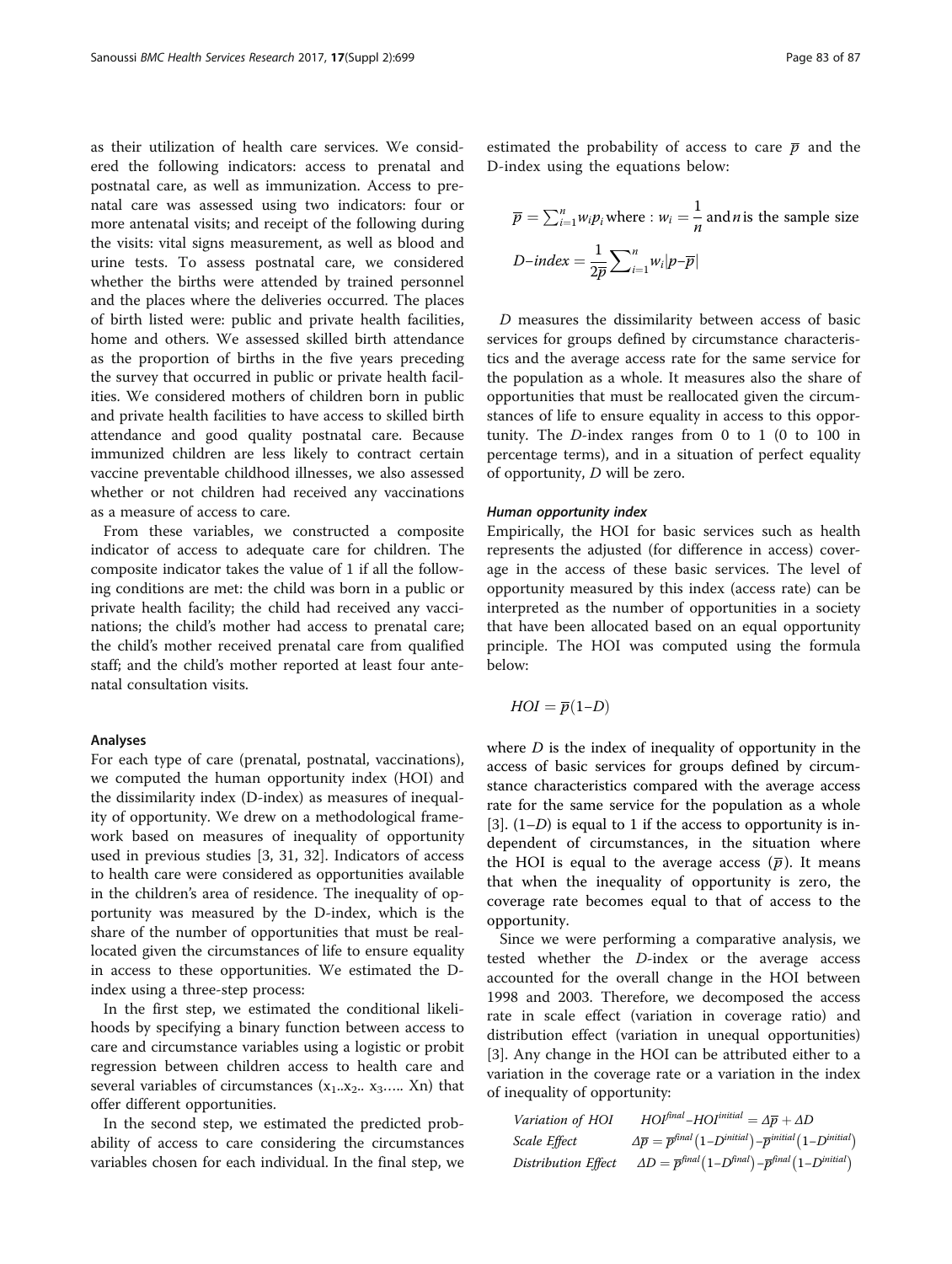## Decomposition of the dissimilarity index by the Shapley value

To capture the contribution of each circumstance variable  $c<sub>i</sub>$  to inequality opportunity, we estimated their marginal impacts using the Shapley value [[27\]](#page-6-0) using the formula:

$$
D_{c_j} = \sum s_{CN/(c_j)} \frac{s!(n-s-1)!}{n!} [D(S \cup \{c_j\}) - D(S)]
$$

Where:

N, the total of the circumstances.

 $n$ , number of selected circumstances in  $N$ .

s, a subset of  $N$  with s circumstances without  $c_i$ 

 $D(S)$ , the D-index estimated with S

 $D(S \cup \{c_i\})$ , the D-index calculated with the subset of circumstances  $S$  and the circumstance  $c_i$ 

with  $(N)$ , the  $D$  − index for all the circumstances variables retained, the contribution of  $c_i$  to  $D$  − index is given by:

$$
\theta_{c_j} = \frac{D_{c_j}}{D(N)}
$$

(with)  $\sum D_{c_i} = 1$ 

We used the IOP (Inequality of opportunity) module in Stata Version 12 [\[33](#page-6-0)].

### Results

The average coverage rates or prevalence, the inequality of opportunity and the HOI values by year are presented in Table 1. The average coverage rate declined between 1998 and 2013 for immunization (from 55.0 to 25.7) and for prenatal care provided by qualified staff (from 84.9 to 68.9). For the other three indicators and the composite, the average coverage rate increased between 1998 and 2013.

Figure [1](#page-4-0) shows the variations in the access rate, which estimates the number of opportunities existing in a society and that are allocated on the basis of the principle of equal opportunity, for each opportunity indicator as well as the scale and distribution effects.

Access to immunization and prenatal care given by qualified staff declined between 1998 and 2013. The reduction in the rate of access to immunization is explained by the combined effect of a decrease in the average coverage rate and inequality of opportunities. The scale effect explains 29.3% of the decrease of the access rate. The scale effect outweighed the distribution effect (which improved by 3.8%). Similarly the reduction in the rate of access to prenatal care provided by qualified staff is explained by a decrease in the average coverage rate and inequality of opportunities. For the other four indicators, with the exception of access to adequate care, the increases in access rates is explained by an increase in the average coverage rate and a decrease in opportunity inequality. However, the magnitude of the variation in the average coverage rate outweighed the inequality of opportunity. Thus, the scale effect appeared to be the main source of the increase in the rate of access to these opportunities.

The contribution of each variable of circumstances to the inequality opportunity is presented in Table [2](#page-4-0). The most important contributors to inequality of opportunity were education of the parent (father and mother), region and residence. In 1998, the place of residence was the most important factor contributing to the inequality of access to birth in a qualified health center. However, its contribution decreased from 20.1 to 11.7 in 2013. In 2013, region was the most significant contributor to inequality of access to child vaccinations (59.8). The contribution of most circumstance variables decreased between the two years.

## **Discussion**

We found that inequality of opportunity decreased for most of the opportunities between 1998 and 2013. Overall, the findings suggest that access to maternal and child health services has improved over time as indicated by the proportions of births in public or private health facilities, the proportion of immunized children, the proportion of mothers reporting at least four antenatal visits and the proportion of mothers reporting receipt of prenatal care.

**Table 1** Human Opportunity Index, coverage rate  $(\overline{p})$  and opportunity inequality (D)

| Health Care Access Indicators                          | Average coverage rate or<br>prevalence $\overline{p}$ |       | Inequality of<br>opportunity D |       | $(1-D)^a$   |                   | Human Opportunity Index<br>(access rate) |       |
|--------------------------------------------------------|-------------------------------------------------------|-------|--------------------------------|-------|-------------|-------------------|------------------------------------------|-------|
|                                                        | 1998                                                  | 2013  | 1998                           | 2013  | 1998        | 2013              | 1998                                     | 2013  |
| Birth in a public or private health center             | 46.08                                                 | 71.37 | 24.81                          | 14.31 | 75.19       | 85.69 34.65       |                                          | 61.16 |
| Access to immunization                                 | 55.01                                                 | 25.70 | 2.23                           | 8.48  |             | 87.77 91.52 48.29 |                                          | 23.52 |
| Access to prenatal care                                | 82.31                                                 | 92.77 | 5.97                           | 3.03  |             | 94.03 96.97 77.39 |                                          | 89.96 |
| Access to prenatal care given by qualified staff 84.87 |                                                       | 68.88 | 5.86                           | 12.49 | 94.14 87.51 |                   | 79.90                                    | 60.27 |
| Having at least four antenatal visits                  | 46.06                                                 | 54.25 | 13.12                          | 11.65 |             | 86.88 88.35 40.02 |                                          | 47.92 |
| Adequate care                                          | 6.53                                                  | 9.30  | 27.74                          | 28.64 |             | 72.26 71.36 4.72  |                                          | 6.62  |

<sup>a</sup>Difference between the unit (1) and index D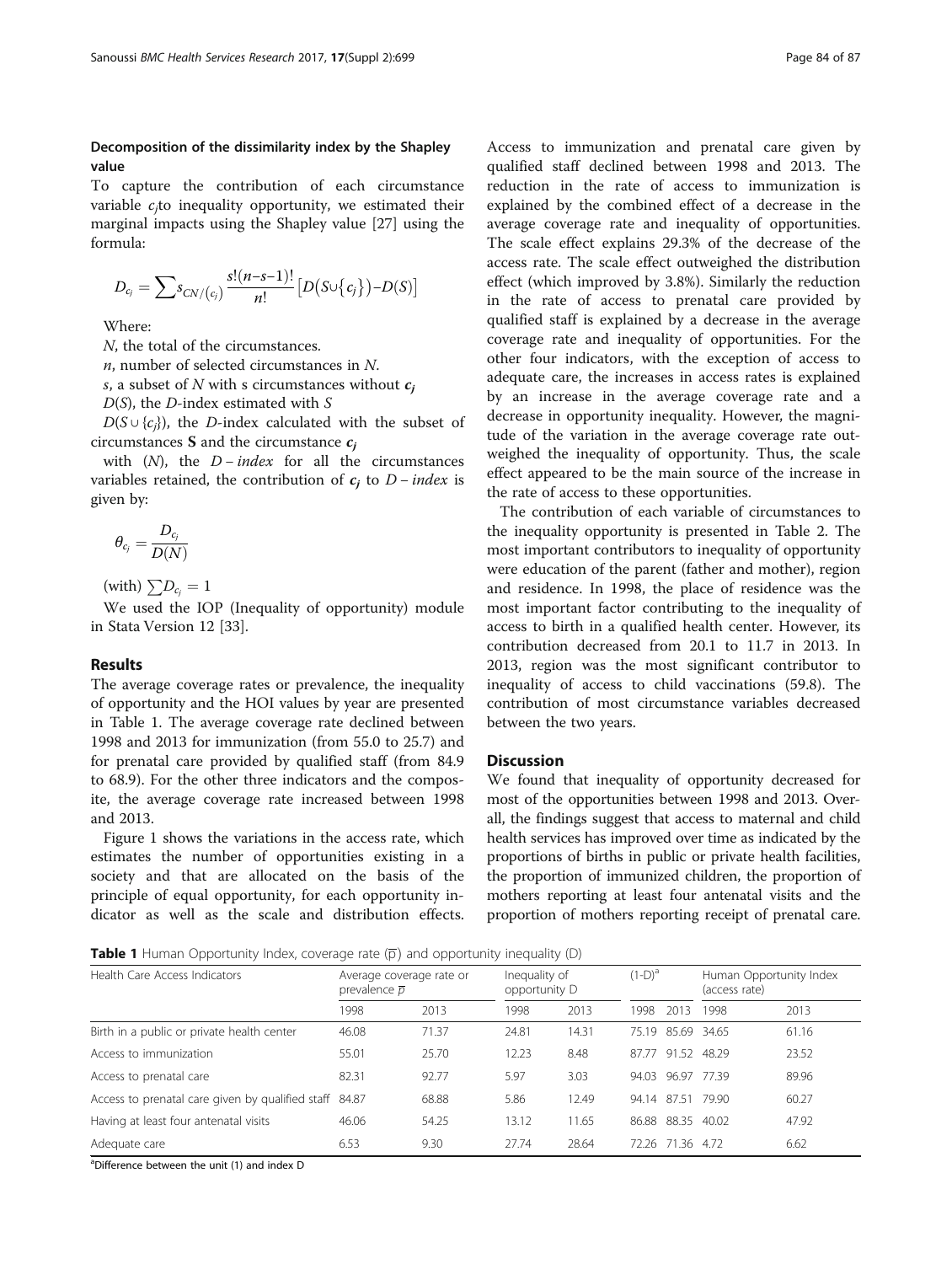<span id="page-4-0"></span>

In terms of decomposition we found that, in general, the main source of variations in the access rate to different opportunities was the scale effect. We also observed a decrease in the contribution of most circumstances variables over the period considered.

The change over time in the average coverage and access rates is associated with variations in the inequality of opportunity. This finding suggests that efforts to decrease inequalities in access to healthcare have been successful. However, the inequality of opportunity is still considerable and suggests the need for sustained efforts to ensure equal access to opportunity.

To understand the evolution of access to opportunities over time, we investigated which of the two components (the inequality opportunity and the average coverage rate) was the main source of variations observed by decomposing the access rate in scale effect and distribution effect. The scale effect was measured by variation in coverage rate while distribution effect was measured by variation in inequality of opportunities. The decomposition analysis showed the extent of scale effect variations and changes over time. Our results suggest that the scale effect negatively affected the rate of access to health care. However, the contribution of inequality of opportunity through the distribution effect was not negligible. Thus, inequality of opportunity would have a negative influence on the rate of access to health care opportunities. Our results are consistent with those from earlier studies [\[27, 28\]](#page-6-0) that have found that the scale effect is the main source of variations in the rate of access to different opportunities. This implies that one way to improve the access rate to different opportunities is to implement policies that increase coverage rate of health services.

In terms of circumstances, the parents' (father and mother) education, region and residence were the most

Birth in a qualified center Immunization Access to prenatal care Access to prenatal care given by qualified staff Access to required consultation visits Adequate care Mother's education 1998 18.58 20.71 22.09 19.54 21.37 15.91 2013 15.5 7.57 28.2 7.38 18.1 7.03 Father's education **1998 17.3** 23.7 23.3 24.4 24.2 22.4 2013 9.84 0.54 12.38 8.11 7.79 7.22 Mother's occupation 1998 4.71 4.44 6.82 7.57 4.32 4.32 2.39 2013 9.41 9.62 11.28 5.71 8.43 6.91 Father's occupation 1998 16.45 20.49 17.84 18.15 15.88 8.57 2013 16.07 3.77 9.19 14.74 13.28 14.1 Household's socioeconomic status (wealth quintile) 1998 6.63 2.28 1.41 1.36 4.03 9.62 2013 21.18 5.06 12.34 22.32 18.75 18.67 Sex of the head of household 1998 2.8 5.4 1.98 2.08 2.74 9.47 2013 2.33 3.39 0.73 3.51 1.07 1.9 Children's Sex 1998 0.25 0.61 1.64 1.72 0.71 0.25 2013 0.13 6.42 0.1 0.32 0.71 3.16 Number of children in the household 1998 5.81 3.58 8.01 7.76 7.17 5.21 2013 4.8 1.76 9.28 4.32 6.31 5.15 Region 1998 7.33 4.92 2.91 1.93 4.53 13.82 13.82 13.82 13.82 2013 9.06 59.84 5.13 12.49 8.41 13.73 Residence 1998 20.13 13.83 14.05 15.53 15.07 12.37 2013 11.74 2.02 11.39 21.1 17.43 22.12

Table 2 Contribution of circumstances variables to indicators of access to maternal and child health care services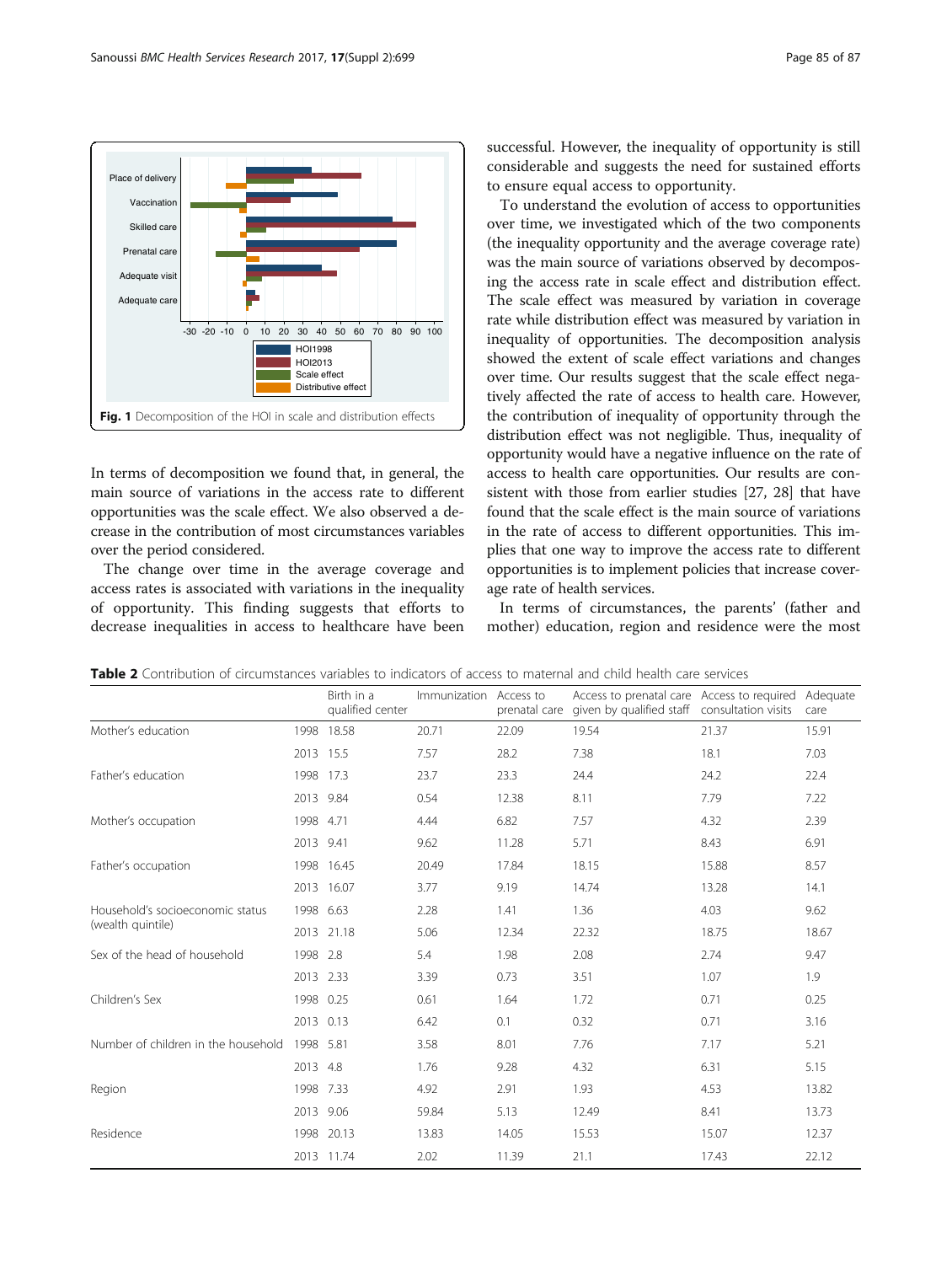<span id="page-5-0"></span>significant contributors. Previous studies have also shown that region and residence [2, [28, 30, 34\]](#page-6-0) as well as parents' education [\[34](#page-6-0)] have an important influence on health inequality. These results suggest that improvement in health indicators will require investments in other sectors such as education.

Study findings should be interpreted in light of the following limitations. First, although we compared the results from the 1998 and 2013 DHS, we were unable to compute trends. Given the 15-years duration between the surveys, our decomposition of effects analysis may not have adequately captured variation. Second, given the large time difference between the two observation periods other macro-economic policies and changes in the health environment may have occurred that could confound the findings. However, an examination of these broader changes was beyond the scope of the study.

## Conclusion

Our findings suggest that there have been significant improvements in the availability of and access to maternal and child health services in Togo. These improvements may explain the decreases observed in the inequality of opportunities and the concomitant increase in the average coverage and access rates to select maternal and child health services. However, levels of inequality of opportunities as well as the average coverage and access rates demonstrate that there are still significant gaps in ensuring equitable access to health care. These results point to the need for sustained efforts to reduce unequal opportunities in order to ensure equitable access to healthcare opportunities.

#### Abbreviations

DHS: Demographic and Health Survey; HOI: Human Opportunity Index; IOP: Inequality of Opportunity

#### Acknowledgements

The author thanks Prof. Akoete E. Agbodji, Prof. Kodjo Evlo, and Dr. Ossadzifo K. Wonyra for their comments on this work.

#### Funding

This paper is based on the author's PhD research, which was funded by an African Doctoral Dissertation Research Fellowship (ADDRF) award offered by the Africa Population and Health Research Center (APHRC) in partnership with the International Development Research Centre (IDRC). Publication was funded by the International Development Research Center (Grant Number 107508–001) and the John D. and Catherine T. MacArthur Foundation (Grant Number 14–107495-000-INP).

#### Availability of data and materials

The datasets used during the current study are publicly available [http://](http://dhsprogram.com/data/available-datasets.cfm) [dhsprogram.com/data/available-datasets.cfm](http://dhsprogram.com/data/available-datasets.cfm).

#### Author's contributions

YS conceptualized the study, conducted all the analysis and wrote the manuscript.

#### About this supplement

This article has been published as part of BMC Health Services Research Volume 17 Supplement 2, 2017: Research for health systems strengthening in Africa: studies by fellows of the African Doctoral Dissertation Research Fellowship (ADDRF) program. The full contents of the supplement are available online at [https://bmchealthservres.biomedcentral.com/articles/](https://bmchealthservres.biomedcentral.com/articles/supplements/volume-17-supplement-2) [supplements/volume-17-supplement-2.](https://bmchealthservres.biomedcentral.com/articles/supplements/volume-17-supplement-2)

#### Ethics approval and consent to participate

Not applicable - All analyses are based on publicly available data from national surveys.

#### Consent for publication

Not applicable.

#### Competing interests

The author declares that he has no competing interests.

#### Publisher's Note

Springer Nature remains neutral with regard to jurisdictional claims in published maps and institutional affiliations.

#### Published: 4 December 2017

#### References

- 1. Anwar I, Sami M, Akhtar N, Chowdhury M, Salma U, Rahman M, Koblinsky M. Inequity in maternal health-care services: evidence from home-based skilled-birth-attendant programmes in Bangladesh. Bull World Health Organ. 2008;86:252–9.
- 2. Axelson H, Gerdtham U-G, Ekman B, Hoa DTP, Alfvén T. Inequalities in reproductive, maternal, newborn and child health in Vietnam: a retrospective study of survey data for 1997–2006. BMC Health Serv Res. 2012;12:456.
- 3. Paes de Barros R, Ferreira FHG, Molinas Vega JR, Saavedra Chanduvi J. Measuring inequality of opportunities in Latin America and the Caribbean. Washington and New York: The World Bank and Palgrave Macmillan; 2009. [https://openknowledge.worldbank.org/handle/10986/2580.](https://openknowledge.worldbank.org/handle/10986/2580) Accessed 8 June 2017.
- 4. Trends in maternal mortality: 1990 to 2015: estimates by WHO, UNICEF, UNFPA, World Bank Group and the United Nations Population Division. Geneva: World Health Organization; 2015. [http://apps.who.int/iris/bitstream/](http://apps.who.int/iris/bitstream/10665/194254/1/9789241565141_eng.pdf) [10665/194254/1/9789241565141\\_eng.pdf.](http://apps.who.int/iris/bitstream/10665/194254/1/9789241565141_eng.pdf) Accessed 8 June 2017.
- 5. Levels and trends in child mortality. Report 2015. Estimates developed by the UN Inter-agency Group for Child Mortality Estimation. [https://www.](https://www.unicef.org/publications/files/Child_Mortality_Report_2015_Web_9_Sept_15.pdf) [unicef.org/publications/files/Child\\_Mortality\\_Report\\_2015\\_Web\\_9\\_Sept\\_15.](https://www.unicef.org/publications/files/Child_Mortality_Report_2015_Web_9_Sept_15.pdf) [pdf](https://www.unicef.org/publications/files/Child_Mortality_Report_2015_Web_9_Sept_15.pdf). Accessed 8 June 2017.
- 6. Ettarh R, Kimani J. Determinants of under-five mortality in rural and urban Kenya. Rural Remote Health. 2012;12:1812.
- 7. Okwaraji YB, Cousens S, Berhane Y, Mulholland K, Edmond K. Effect of geographical access to health facilities on child mortality in rural Ethiopia: a community based cross sectional study. PLoS One. 2012;7:e33564.
- 8. Maternal mortality in 1990–2015: Togo. [http://www.who.int/gho/maternal\\_](http://www.who.int/gho/maternal_health/countries/tgo.pdf) [health/countries/tgo.pdf](http://www.who.int/gho/maternal_health/countries/tgo.pdf). Accessed 15 Aug.
- 9. République Togolaise. Questionnaire des Indicateurs de Base du Bien-être (QUIBB 2011): Rapport final. Questionnaire des Indicateurs de Base du Bienêtre (QUIBB 2011): Rapport final 2011. [http://www.togoinfo.tg/publications](http://www.togoinfo.tg/publications-togoinfo-tg/viewdownload/7-quibb/11-rapport-final-de-quibb-2011)[togoinfo-tg/viewdownload/7-quibb/11-rapport-final-de-quibb-2011.](http://www.togoinfo.tg/publications-togoinfo-tg/viewdownload/7-quibb/11-rapport-final-de-quibb-2011) Accessed 8 June 2017.
- 10. Ministère de la Planification, du Développement et de l'Aménagement du Territoire (MPDAT), Ministère de la Santé (MS). ICF international. In: Enquête Démographique et de Santé au Togo, vol. 2013-2014. Maryland, USA: MPDAT, MS et ICF International; 2015.
- 11. Abalo K, Agbodji AE, Batana YM. Nutritional health inequalities among children in Togo. Afr Dev Rev. 2014;26:584–96.
- 12. Djoke GKA, Djadou A, d'Almeida A, Ruffino R. Profiling child poverty in four WAEMU countries: a comparative analysis based on the multidimensional poverty approach. In: Cockburn JM, Kabubo-Mariara J, editors. Child Welfare in Developing Countries. New York: Springer, the International Development Research Centre, and the poverty and economic policy (PEP) research Network; 2010. p. 61–93.